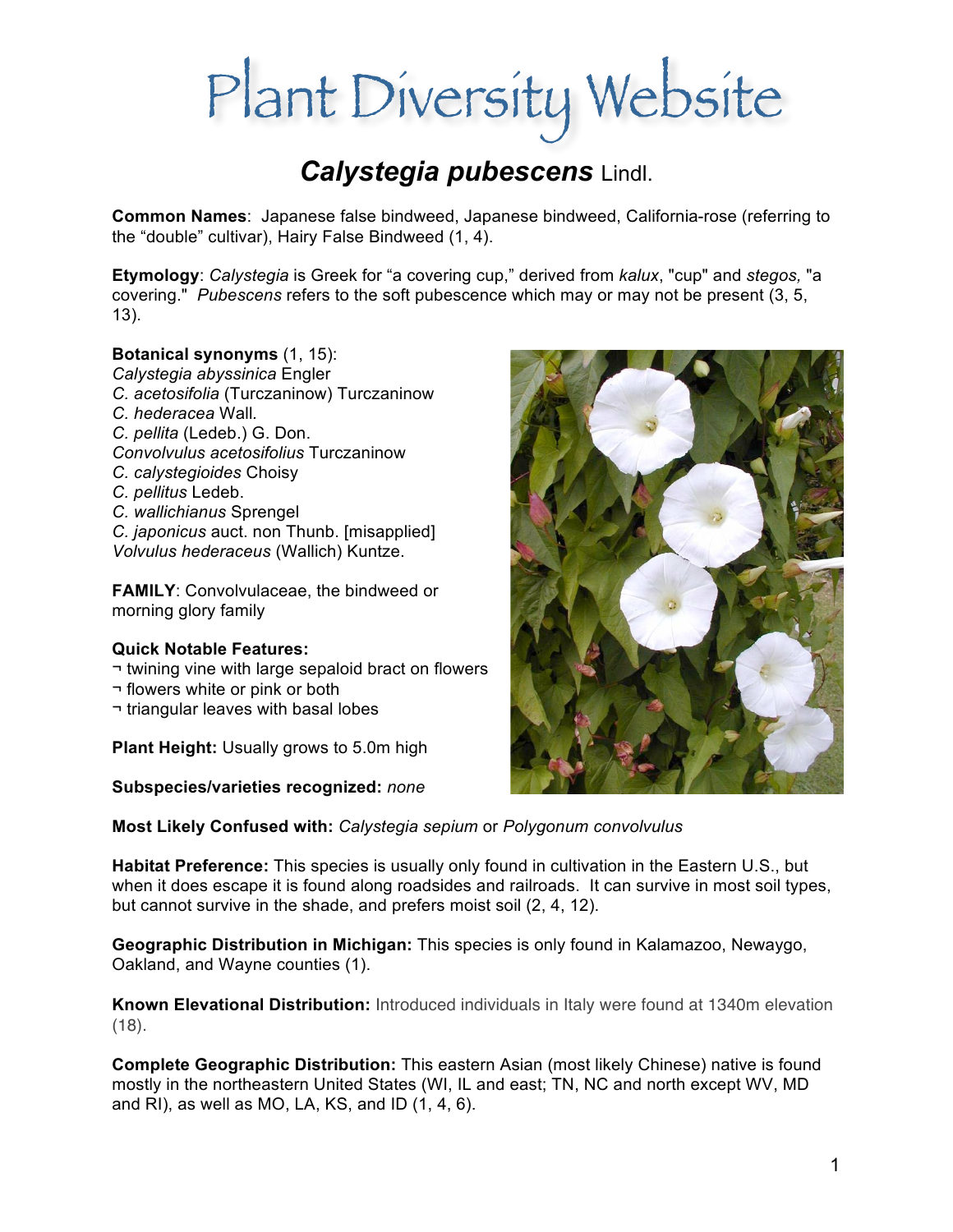**Vegetative Plant Description:** The plant is a perennial herb. The climbing and trailing stem bears simple, alternately arranged, entirely margined, pinnately veined leaves. The firm leaves are 4-8cm long and usually 1/3 as broad, with an oblong terminal lobe and a sagittate to hastate base. Their form is nearly triangular (only slightly hastate), but can have two-lobed basal lobes with the rounded lobes pointing away from the apex of the leaf. The petioles are 1/4 to 1/3 as long as the leaf blade. The stems, leaves and bracts are usually glabrous, but may be softly pubescent. The roots are perennial and spreading and the young stems are erect, more so than the older stems, which are prostrate. Large sepaloid bracts are borne below the calyx (1, 2, 6, 7, 11, 14).

**Climbing Mechanism**: Climbs with the apex of the plant twining in a dextral direction (image



from reference 17 and M.M., pers. obs.).

**Flower Description:** The inflorescence has complete, regular flowers with parts in fives. The five sepals are usually smaller than the sepaloid bracts below the calyx (the epicalyx). The funnel-shaped, pink or pale purplish corolla is 2-4 cm long and twisted in bud. The ovary is unilocular and superior with an oblong, cylindrical stigma. The flowers are mostly double (absent stamens and pistils) in our region, while single flowers are usually cultivated. When the five stamens are present, they are 1.1-1.6cm (rarely up to 1.9cm) long with 3-4mm anthers. Once produced, the flowers are short-lived; some may last for only a single day (2, 6, 11, 12).

**Flowering Time:** Flowers August - October in the northeastern United States (12).

**Pollinator:** In the rare flowers that are not of the double form, bees and members of Lepidoptera are the most likely pollinator (12).

**Fruit Type and Description:** capsule, bearing

two seeds (10,11)

**Seed Description:** When doubled, the plants will not produce seeds due to the "doubled" nature of the flowers. The plant most likely reproduces vegetatively by spreading its roots and prostrate stems (14). The term "double" refers to the flowers having more petals than normal, usually in place of the androecium and/or gynoecium.

**Dispersal Syndrome:** Rarely producing fruits, more often reproducing by its rhizomatous roots (16). It has been reported as gravity dispersed (10).

**Distinguished by**: The easiest way to distinguish this species from *C. sepium* is by the flowers and the bracts surrounding them. The flowers and bracts of *C. pubescens* are smaller (2-4cm) than those of *C. sepium (4-7cm)*. In Ohio, *C. pubescens* emerges later and grows more slowly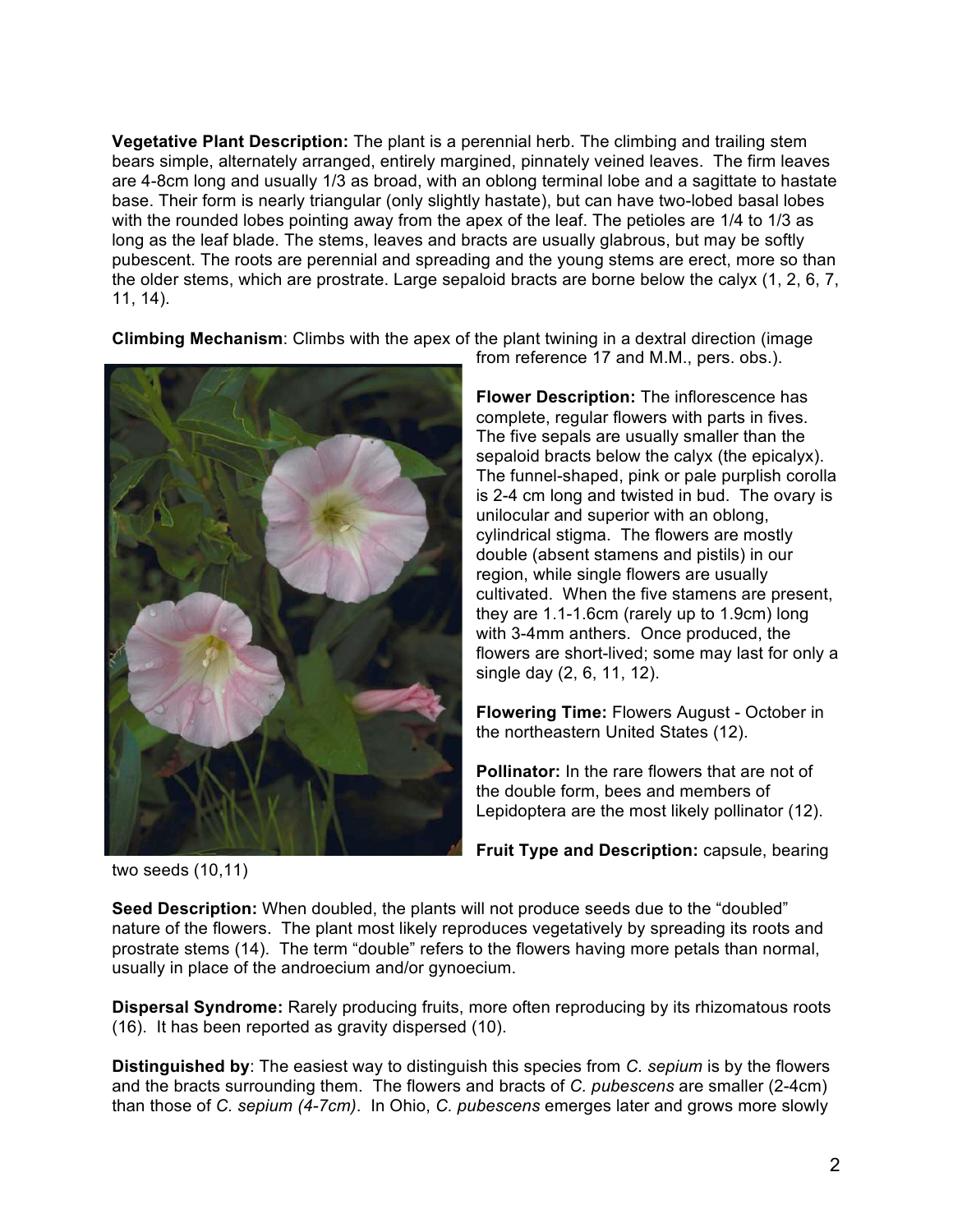than *C. sepium* (14). It can also be confused with Polygonaceae climbers such as *Polygonum convolvulus* but that species flowers are small, green, apetalous, and hardly noticeable (16, pers. obs.).

**Other members of the family in Michigan (number species):** *Calystegia* (3), *Convolvulus* (1), and *Ipomoea* (5).

**Ethnobotanical Uses:** The washed and steamed root is very nutritious, rich in starch and sugar, but it should not be eaten regularly due to its purgative properties. Medicinally, the seed (when produced) can be simmered in water and used as a diuretic to stimulate kidney secretions (12).

**Phylogenetic Information**: Here we follow the direction of the Michigan Flora online, which synonomizes *C. hederacea* with this species. Within the family Convolvulaceae, the genus *Calystegia* is placed in the tribe Convolvuleae, according to recent molecular studies. Also included in this tribe are the widespread species of *Convolvulus*, in which *Calystegia* previously was included, and the genus *Polymeria*, endemic to Australia. Within the family, this tribe is closest to the tribe Jacquemontieae (consisting of the genus *Jacquemontia*), and both tribes are close to the tribe Aniseieae (including *Aniseia*, *Iseia*, *Odonellia,* and *Tetralocularia*). The family Convolvulaceae is part of the Solanales, which is one of the four clades of the Euasterids I, which is in turn part of the Core Asterids which are Tricolpate Angiosperms (8, 9).

**Interesting Quotation or Other Interesting Factoid not inserted above:** This species was introduced in England as a cultivated curiosity from China because of its double flower (7).

#### **Literature and websites used:**

- 1) USDA, NRCS. 2006. The PLANTS Database (http://plants.usda.gov, 8 November 2006). National Plant Data Center, Baton Rouge, LA 70874-4490 USA.
- 2) Gleason, H.A. and A. Cronquist. 1991. *Manual of Vascular Plants of Northeastern United States and Adjacent Canada.* New York: The New York Botanical Garden Press.
- 3) Brown, R.W. 1956. *Composition of Scientific Words*. Washington, D.C.: Smithsonian Institution Press.
- 4) Voss, E.G. 1985. *Michigan Flora Part III*. Ann Arbor, MI: Cranbrook Institute.
- 5) Bailey, L.H. 1963. *How Plants Get Their Names*. New York, NY: Dover Publications, Inc.
- 6) Cooperrider, T.S. 1995. *The Dicotyledoneae of Ohio: Part 2. Linaceae through Campanulaceae*. Columbus, OH: Ohio State University Press
- 7) Fernald, M. L. 1950. *Gray's Manual of Botany, 8th ed*. New York: American Book Company.
- 8) Judd, W.S., C. S. Campbell, E.A. Kellog and P.F. Stevens 1999. *Plant Systematics: A Phylogenetic Approach*. Sunderland, MA: Sinauer Associates, Inc.
- 9) Stefanovic, S., D.F. Austin and R.G. Olmstead 2003. *Classification of Convolvulaceae: A Phylogenetic Approach* in Systematic Botany. American Society of Plant Taxonomists 2(4): 791-806.
- 10) Ushimaru, A. and K. Kikuzawa 1999. *Variation of breeding system, floral rewards, and reproductive success in clonal Calystegia species (Convolvulaceae)*. American Journal of Botany 86: 436-446.
- 11) Iverson, L.R., D. Ketzner, and J. Karnes 1999. *Illinois Plant Information Network. Database* at http://www.fs.fed.us/ne/delaware/ilpin/ilpin.html Illinois Natural History Survey and USDA Forest Service.
- 12) *Plants For A Future: Edible medicinal, and useful plants for a healthier world*. <http://www.pfaf.org/index.html> Accessed November 2006.
- 13) Charters, M.L. 2007. *California Plant Names: Latin and Greek Meanings and Derivations A*